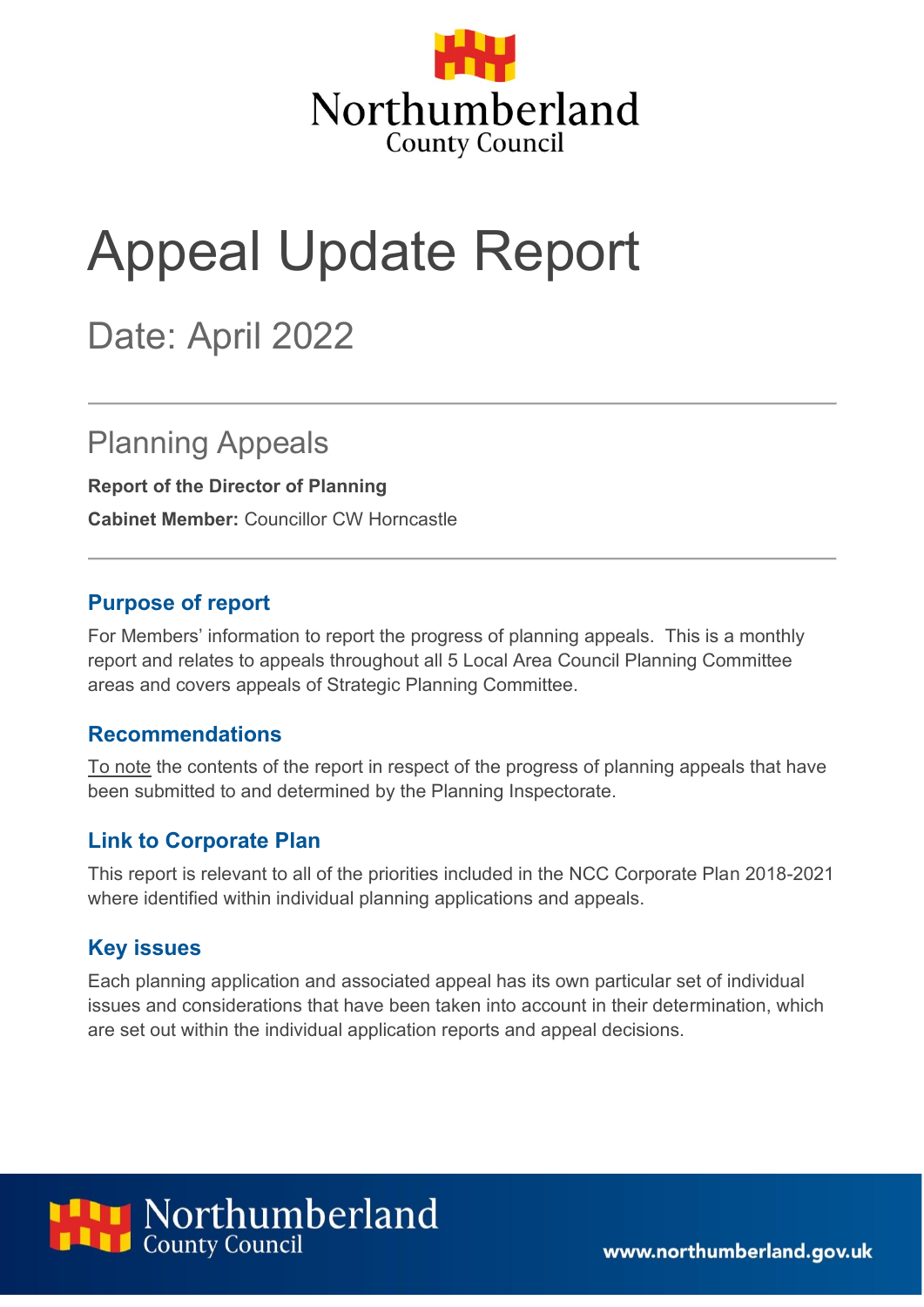# Recent Planning Appeal Decisions

### **Planning Appeals Allowed (permission granted)**

| <b>Reference No</b> | Proposal and main planning considerations | <b>Award of</b><br>costs? |
|---------------------|-------------------------------------------|---------------------------|
| None                |                                           |                           |

### **Planning Appeals Split Decision**

| <b>Reference No</b> | <b>Proposal and main planning considerations</b> | <b>Award of</b><br>costs? |
|---------------------|--------------------------------------------------|---------------------------|
| None                |                                                  |                           |

### **Planning Appeals Dismissed (permission refused)**

| <b>Reference No</b> | Proposal and main planning considerations                                                                                                                                                                                                                                  | <b>Award of</b><br>costs?  |
|---------------------|----------------------------------------------------------------------------------------------------------------------------------------------------------------------------------------------------------------------------------------------------------------------------|----------------------------|
| 21/01578/OUT        | Outline permission with all matters reserved -<br>demolition of existing garage, stable block and tennis<br>court and erection of 1 dwelling with associated<br>driveway and landscaping (Self Build) - land west of<br>Roecliffe, Ladycutter Lane, Corbridge              | $No -$<br>claim<br>refused |
|                     | Main issues: inappropriate development in the Green<br>Belt; and encroachment into the countryside and<br>would not respond to the character of the area.                                                                                                                  |                            |
|                     | Delegated Decision - Officer Recommendation:<br><b>Refuse</b>                                                                                                                                                                                                              |                            |
| 21/02734/FUL        | Demolish garage and erect two storey side extension<br>and single storey flat roof rear extension $-23$ The<br>Beeches, Ponteland                                                                                                                                          | <b>No</b>                  |
|                     | Main issues: disproportionate addition to the property<br>resulting in negative impact to the character of the<br>area and inappropriate design.                                                                                                                           |                            |
|                     | Delegated Decision - Officer Recommendation:<br><b>Refuse</b>                                                                                                                                                                                                              |                            |
| 20/03861/VARYCO     | Variation of condition 2 (approved plans) pursuant to<br>planning permission 20/00297/FUL in order to allow<br>new wall to be moved closer to boundary wall to<br>underpin and give support. Also French doors have<br>3/4 height windows on either side and single window | No                         |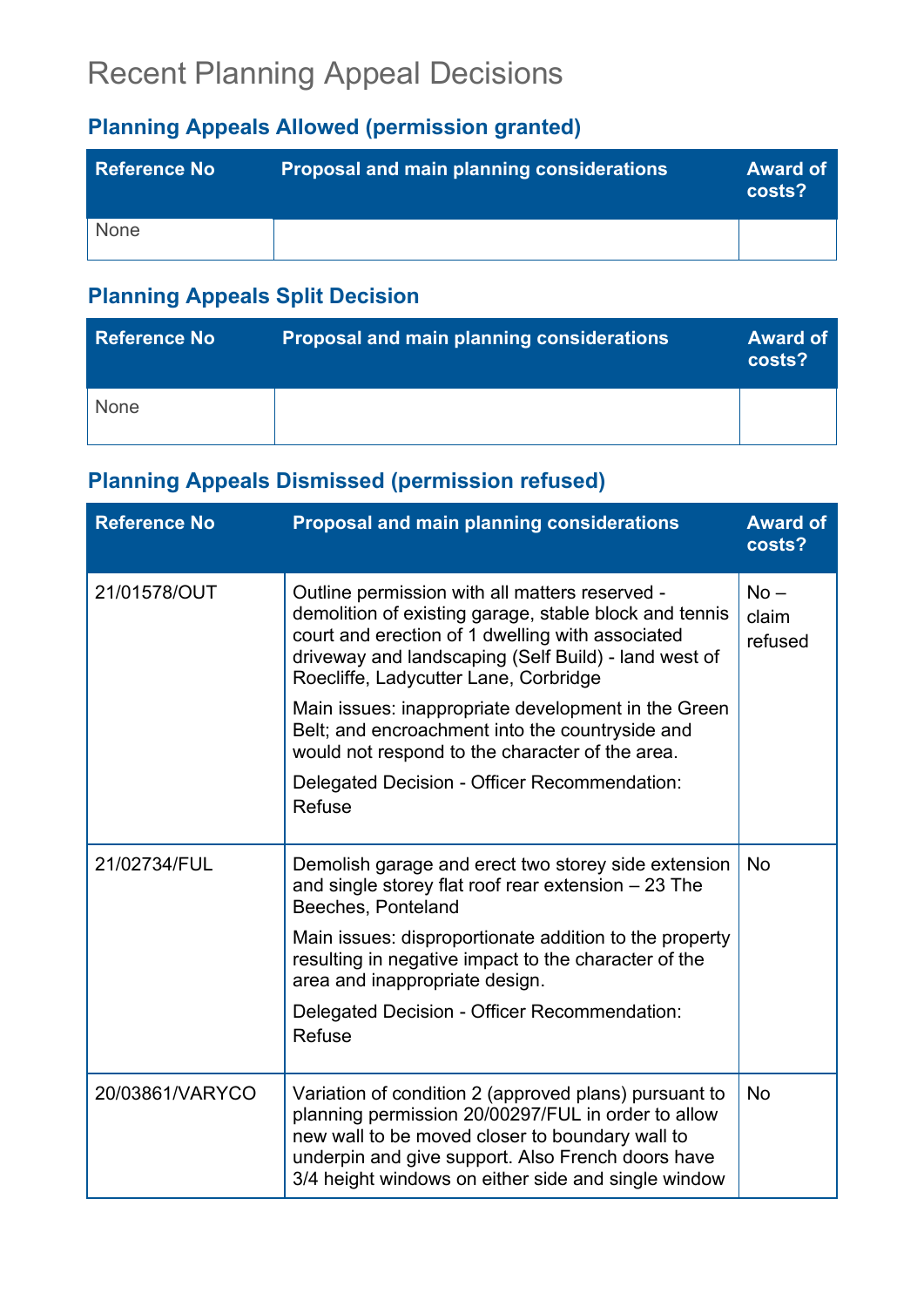|              | in extension will be replaced using existing 2no. sash<br>windows and mullions - Ashleigh, 26 Cade Hill<br>Road, Stocksfield                                                                                                                                                                                                                                        |                            |
|--------------|---------------------------------------------------------------------------------------------------------------------------------------------------------------------------------------------------------------------------------------------------------------------------------------------------------------------------------------------------------------------|----------------------------|
|              | Main issues: extension would be out of scale and<br>character with the existing property and would have<br>a harmful impact on the character and appearance of<br>the site and surrounding area; and detrimental<br>impact upon the residential amenity of the<br>neighbouring property.                                                                            |                            |
|              | Delegated Decision - Officer Recommendation:<br>Refuse                                                                                                                                                                                                                                                                                                              |                            |
| 20/03542/FUL | Change of use of land to site shepherd's hut for<br>tourism accommodation - land east of Kingshaw<br>Green, Tyne Green, Hexham                                                                                                                                                                                                                                      | $No -$<br>claim<br>refused |
|              | Main issues: inappropriate development in the Green<br>Belt; inadequate flood risk assessment; and<br>insufficient information regarding foul water<br>treatment.                                                                                                                                                                                                   |                            |
|              | Delegated Decision - Officer Recommendation:<br>Refuse                                                                                                                                                                                                                                                                                                              |                            |
| 21/00465/FUL | Resubmission: alterations to existing window<br>opening on front elevation and installation of<br>replacement balcony - Riverview, Shepherds Hill,<br>Alnmouth                                                                                                                                                                                                      | <b>No</b>                  |
|              | Main issues: unacceptable impact on amenity of<br>neighbouring properties; and detrimental impact on<br>the AONB.                                                                                                                                                                                                                                                   |                            |
|              | Delegated Decision - Officer Recommendation:<br>Refuse                                                                                                                                                                                                                                                                                                              |                            |
| 20/01600/FUL | Development of 9no. affordable houses, including<br>access road, gardens, car parking and other ancillary<br>works - land north of B6350, Corbridge                                                                                                                                                                                                                 | <b>No</b>                  |
|              | Main issues: inappropriate development in the Green<br>Belt; development in an unsustainable location in the<br>open countryside; results in encroachment into the<br>countryside, loss of mature trees and visually<br>intrusive and harmful impact on rural and open<br>character of the site and setting of Corbridge; and<br>loss of Grade 2 agricultural land. |                            |
|              | Delegated Decision - Officer Recommendation:<br>Refuse                                                                                                                                                                                                                                                                                                              |                            |
| 21/01584/FUL | Demolition of agricultural buildings. Replace and                                                                                                                                                                                                                                                                                                                   | <b>No</b>                  |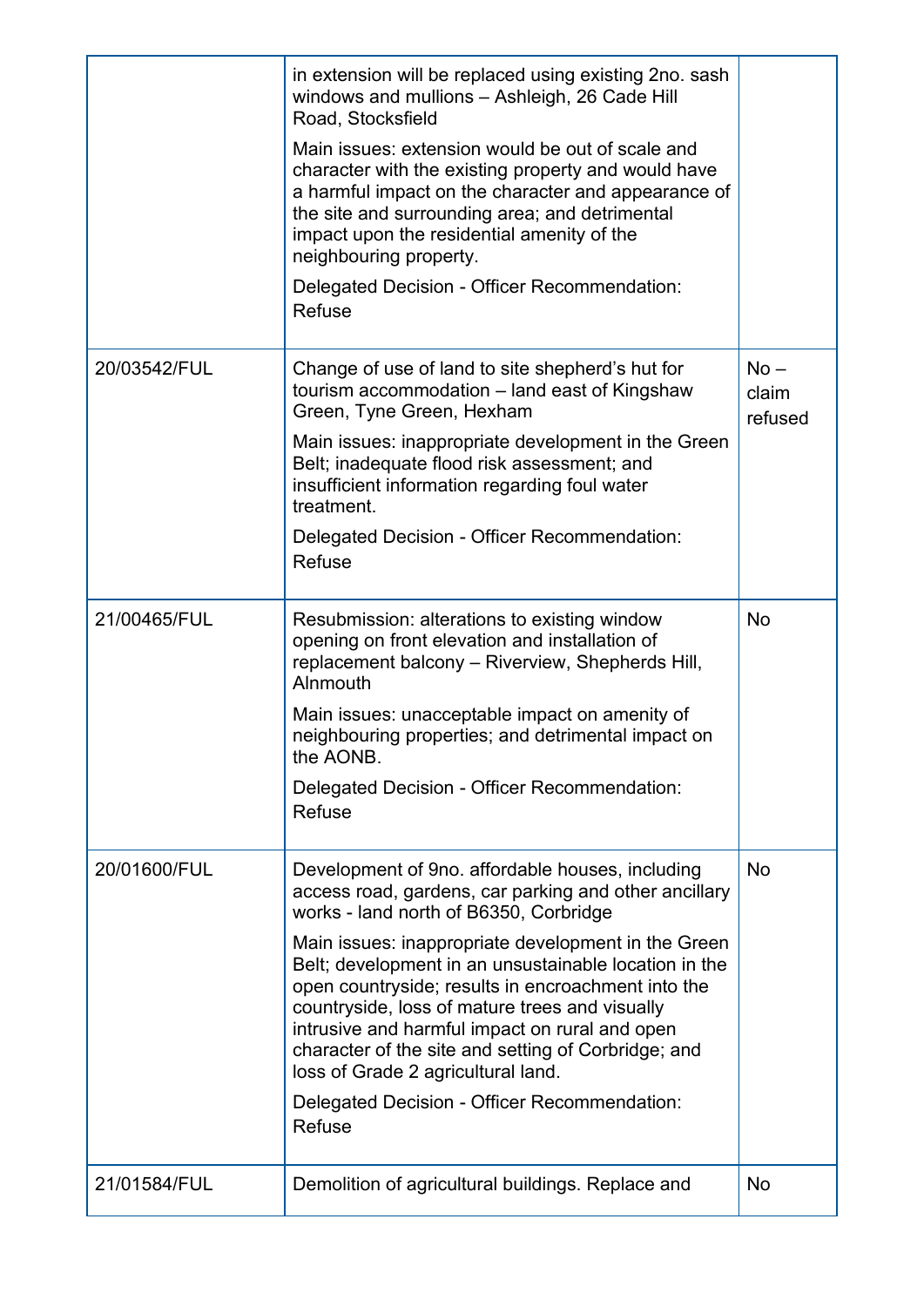|              | build on footprint 4 workers cottages and install solar<br>panels - South Dissington Farm, Eachwick<br>Main issues: development in the open countryside<br>and no demonstrated need for new rural worker's<br>dwellings; and inappropriate development in the<br>Green Belt with no very special circumstances<br>demonstrated.<br><b>Committee Decision - Officer Recommendation:</b><br><b>Refuse</b>                                                                                                                                                                                                                                                                                                                                                                                                                                                                                                                                         |                              |
|--------------|-------------------------------------------------------------------------------------------------------------------------------------------------------------------------------------------------------------------------------------------------------------------------------------------------------------------------------------------------------------------------------------------------------------------------------------------------------------------------------------------------------------------------------------------------------------------------------------------------------------------------------------------------------------------------------------------------------------------------------------------------------------------------------------------------------------------------------------------------------------------------------------------------------------------------------------------------|------------------------------|
| 21/03224/FUL | Change of use of private dwelling into 4no. holiday<br>lets and separate holiday home to rent and erection<br>of 4no. holiday homes to rent with associated car<br>parking - Bayview, Beachway, Blyth<br>Main issues: inadequate off-road car parking<br>provision and resultant off-site impacts; increased<br>noise and light pollution to the shoreline of the<br>Northumberland Shore SSSI and harmful to bird<br>species in that area; inadequate provision to mitigate<br>the impact of increased recreational disturbance to<br>designated sites of ecological importance;<br>insufficient information to demonstrate that the<br>proposals are acceptable in terms of coastal erosion<br>vulnerability and surface water drainage; and<br>insufficient information to demonstrate the proposals<br>are acceptable in terms of impacts on the World War<br>II pill box and setting of Blyth Battery.<br>Appeal against non-determination | $No -$<br>claim<br>refused   |
| 21/01882/FUL | Change of use of agricultural buildings to residential<br>use and incorporation into existing dwelling; creation<br>of one new dwelling - Stublic Hill, Langley-on-Tyne,<br>Hexham<br>Main issues: the site is located in open countryside,<br>the building is of no historic merit and the conversion<br>proposes a large extension; inappropriate design<br>resulting in harm to the building and the North<br>Pennines AONB; and no contribution to sports and<br>play provision has been provided.<br>Delegated Decision - Officer Recommendation:<br><b>Refuse</b>                                                                                                                                                                                                                                                                                                                                                                         | Partial<br>award of<br>costs |
| 21/01840/FUL | Replacement of timber cladding with new natural<br>cedar boarding. Change of balustrade to glazed and<br>patio size as built. (retrospective) - The Signal Box,<br>Farley Cottage, Ellingham<br>Main issues: design would have a harmful effect on                                                                                                                                                                                                                                                                                                                                                                                                                                                                                                                                                                                                                                                                                              | <b>No</b>                    |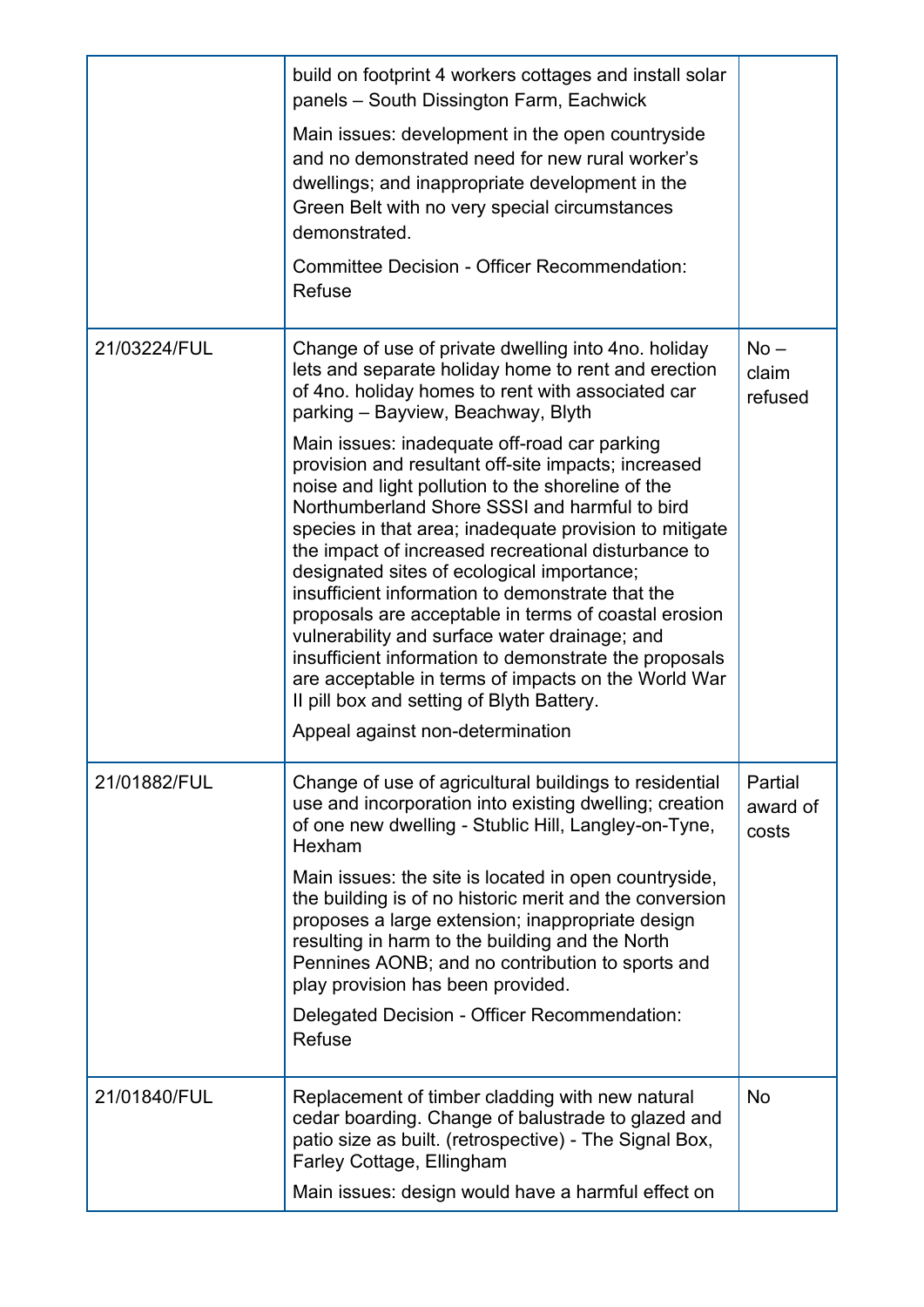|              | the character and appearance of the existing<br>property and surrounding area<br><b>Committee Decision - Officer Recommendation:</b><br>Approve                                                                                                                                                                                                                                                                                                                                                                                                                |           |
|--------------|----------------------------------------------------------------------------------------------------------------------------------------------------------------------------------------------------------------------------------------------------------------------------------------------------------------------------------------------------------------------------------------------------------------------------------------------------------------------------------------------------------------------------------------------------------------|-----------|
| 20/01932/FUL | Construction of single dwelling with annex and<br>ancillary accommodation, c.6.5 metre high wind<br>turbine, associated landscaping and highway works<br>(amended description) - land south of Church Lane,<br><b>Riding Mill</b>                                                                                                                                                                                                                                                                                                                              | <b>No</b> |
|              | Main issues: isolated dwelling in the open<br>countryside; inappropriate development in the Green<br>Belt; insufficient information to fully assess ecological<br>impacts; harmful impacts on the character of the site,<br>wider area and countryside; lack of completed<br>Section 106 Agreement to secure planning<br>obligations for contributions to sport and play<br>provision; and insufficient information to assess<br>noise from wind turbine and impacts in residents and<br>local area.<br>Committee Decision - Officer Recommendation:<br>Refuse |           |

### **Planning Casework Unit Referrals**

| <b>Reference No</b> | <b>Proposal and main planning considerations</b> | <b>Award of</b><br>costs? |
|---------------------|--------------------------------------------------|---------------------------|
| None                |                                                  |                           |

# Planning Appeals Received

### **Appeals Received**

| <b>Reference No</b> | <b>Description and address</b>                                                         | <b>Appeal start date</b><br>and decision<br><b>level</b> |
|---------------------|----------------------------------------------------------------------------------------|----------------------------------------------------------|
| 19/04660/FUL        | New external plant – Asda, Main Street,<br>Tweedmouth                                  | 19 August 2021<br>Delegated                              |
|                     | Main issues: insufficient information in<br>relation to noise and potential impacts on | Decision - Officer<br>Recommendation:                    |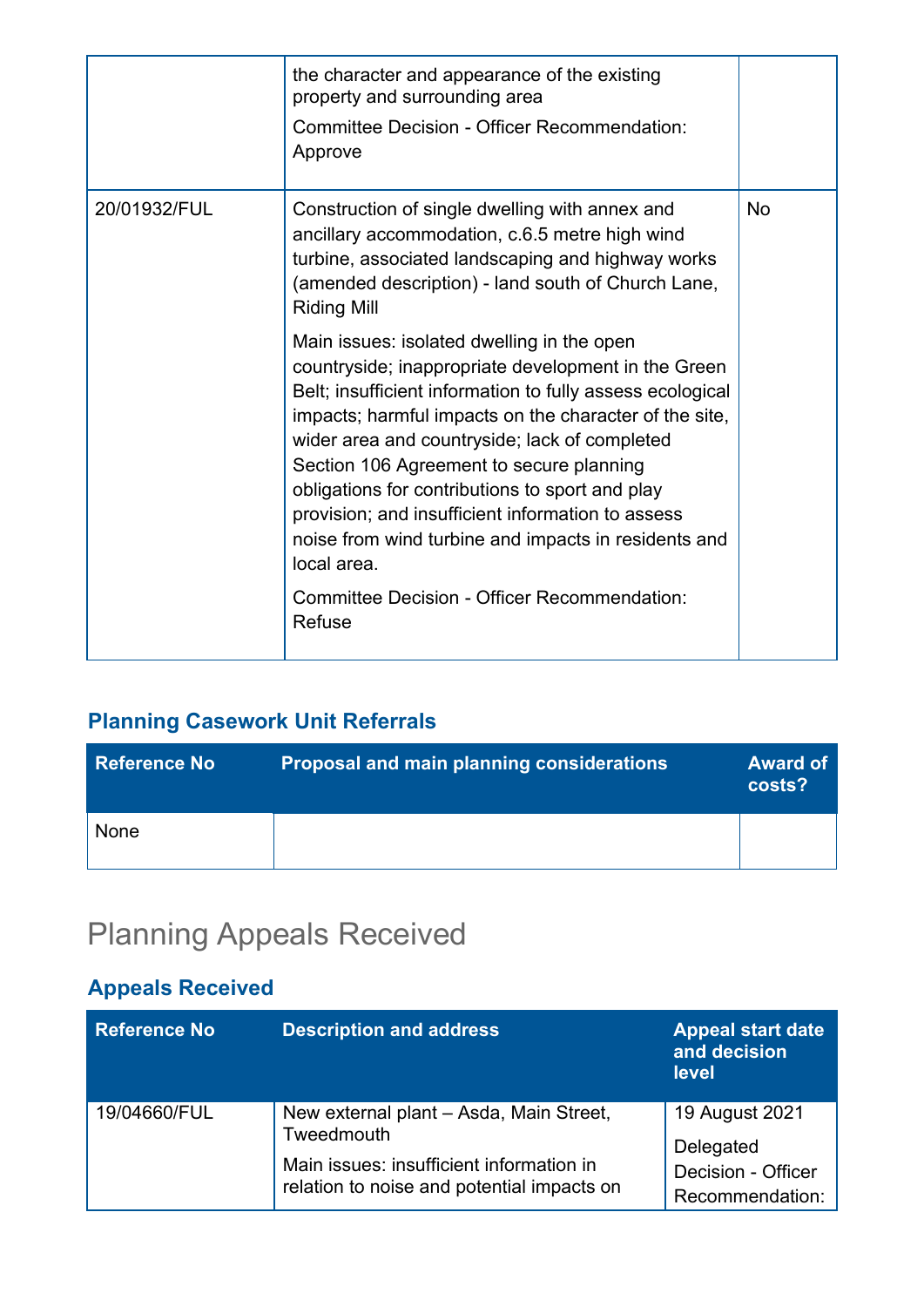|                 | residential amenity.                                                                                                                                                                                                                                                                                                                                                                                                                                                                                                                                                                                               | Refuse                                                                                 |
|-----------------|--------------------------------------------------------------------------------------------------------------------------------------------------------------------------------------------------------------------------------------------------------------------------------------------------------------------------------------------------------------------------------------------------------------------------------------------------------------------------------------------------------------------------------------------------------------------------------------------------------------------|----------------------------------------------------------------------------------------|
| 19/01008/FUL    | Construction of 58no. dwellings with<br>associated landscaping, access and<br>infrastructure works - land to north of<br><b>Fairmoor Centre, Morpeth</b><br>Main issues: unacceptable in principle as the<br>site is allocated in the development plan for<br>employment use and it is considered that the<br>site should be retained for such purposes;<br>outstanding technical matters also remain to<br>be resolved regarding surface water<br>drainage and highways matters; and Section<br>106 contributions in respect of education,<br>primary healthcare and affordable housing<br>have not been secured. | 16 September<br>2021<br>Appeal against<br>non-determination                            |
| 21/02878/FUL    | Change of use of land for siting of<br>shepherd's huts and associated development<br>- land north of White House Farm, Slaley<br>Main issues: inappropriate development in<br>the Green Belt.                                                                                                                                                                                                                                                                                                                                                                                                                      | 4 November 2021<br>Delegated<br>Decision - Officer<br>Recommendation:<br><b>Refuse</b> |
| 21/01136/FUL    | Construction of 1no detached dwelling (as<br>amended) - land south of Embleton Hall and<br>behind Front Street, Longframlington<br>Main issues: fails to protect and enhance the<br>landscape character of the village; and forms<br>an incursion into the open countryside, is not<br>essential and fails to support the<br>conservation and enhancement of the<br>countryside.                                                                                                                                                                                                                                   | 13 December<br>2021<br>Delegated<br>Decision - Officer<br>Recommendation:<br>Refuse    |
| 20/03389/FUL    | Proposed residential development of four<br>dwellings (as amended 21.12.2020) - land<br>south of Centurion Way, Heddon-on-the-Wall<br>Main issues: the proposal would appear as<br>an incongruous and over-dominant addition<br>to the street scene, would not be sympathetic<br>to the built environment or local character,<br>and would fail to add to the overall quality of<br>the area and undermine community<br>cohesion.                                                                                                                                                                                  | 4 January 2022<br>Committee<br>Decision - Officer<br>Recommendation:<br>Approve        |
| 20/02979/DISCON | Discharge of conditions: 3 (materials -<br>chimney), 4 (schedule of plaster work), 5<br>(installation services) and 6 roof/rainwater<br>goods) pursuant to planning approval<br>17/02196/LBC - Felton Park Lodge, Felton<br>Park, Felton<br>Main issues: lack of information provided to                                                                                                                                                                                                                                                                                                                           | 19 January 2022<br>Delegated<br>Decision - Officer<br>Recommendation:<br>Refuse        |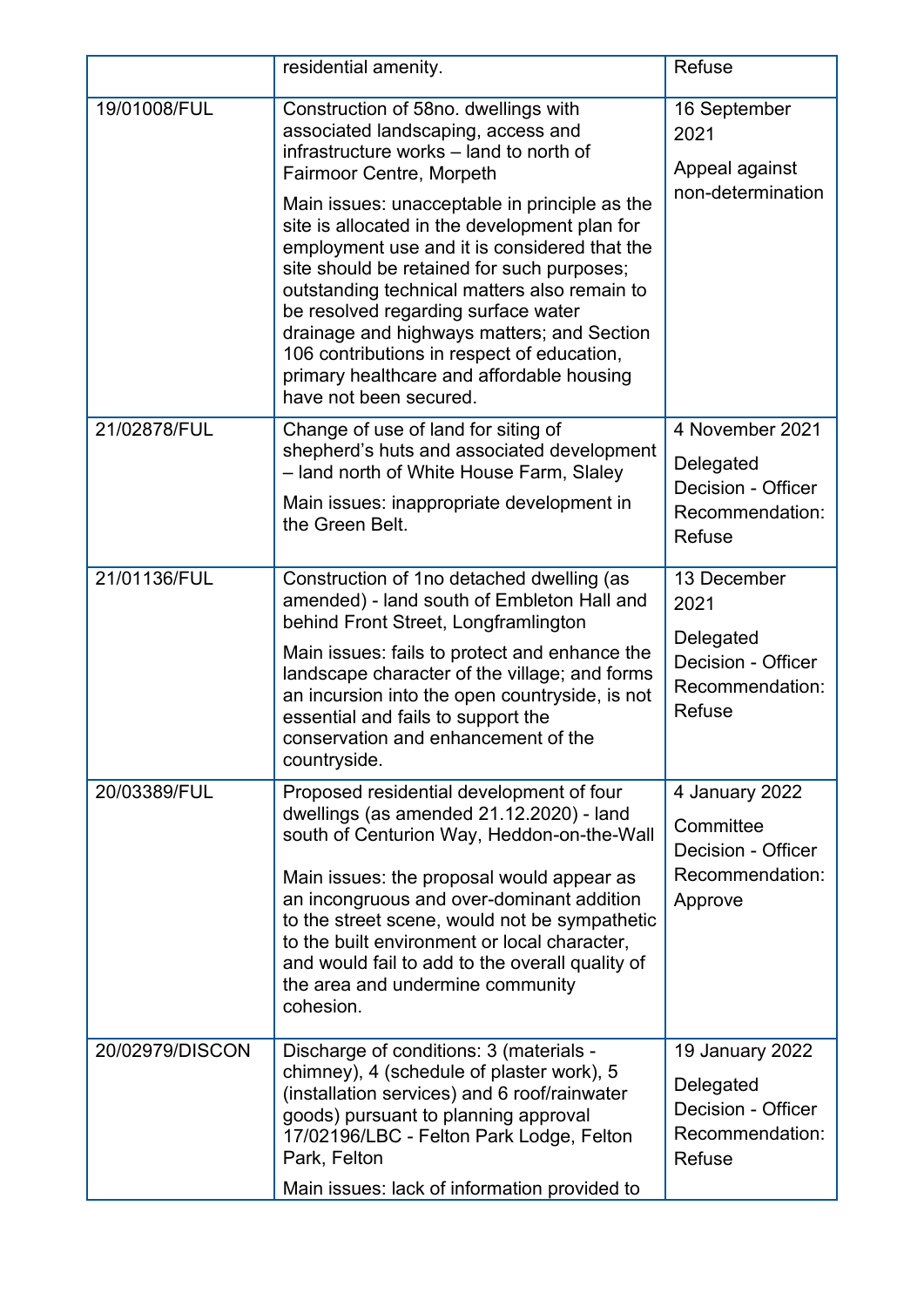|                 | approve and discharge the conditions.                                                                                                                                                                                                                                                                                                                                                                                                                                                                                                                                                                                                                                        |                                                                                        |
|-----------------|------------------------------------------------------------------------------------------------------------------------------------------------------------------------------------------------------------------------------------------------------------------------------------------------------------------------------------------------------------------------------------------------------------------------------------------------------------------------------------------------------------------------------------------------------------------------------------------------------------------------------------------------------------------------------|----------------------------------------------------------------------------------------|
| 21/02984/FUL    | Erection of 4 bedroom dormer bungalow -<br>land south of The Old Farmhouse, Ulgham<br>Main issues: development in the open<br>countryside; inappropriate development in<br>the Green Belt; fails to demonstrate that safe<br>ingress and access can be achieved from the<br>proposed access; and no completed legal<br>agreement to secure a contribution to the<br>coastal mitigation service.                                                                                                                                                                                                                                                                              | 24 January 2022<br>Delegated<br>Decision - Officer<br>Recommendation:<br><b>Refuse</b> |
| 20/03160/LBC    | Listed Building Consent: Replace 3 existing<br>sash windows and associated secondary<br>glazing at front of property in original style<br>with grade 1 Redwood sashes and<br>duplicating original pattern. The work will<br>include slim line double glazed units - The<br>Manor House, 55 Northumberland Street,<br>Alnmouth<br>Main issues: less than substantial harm<br>caused to the listed building and<br>Conservation Area and no public benefits<br>identified.                                                                                                                                                                                                     | 25 January 2022<br>Delegated<br>Decision - Officer<br>Recommendation:<br><b>Refuse</b> |
| 21/02824/FUL    | Retrospective: Installation of raised decking<br>to part of side garden $-7$ East Burton<br>Cottage, Bamburgh<br>Main issues: detrimental impact on<br>residential amenity.                                                                                                                                                                                                                                                                                                                                                                                                                                                                                                  | 2 February 2022<br>Delegated<br>Decision - Officer<br>Recommendation:<br>Refuse        |
| 21/03892/FUL    | Demolition of outbuilding and rear bay<br>window. Proposed rear single storey<br>extension with roof terrace $-8$ Woodlands,<br>Warkworth<br>Main issues: unacceptable impact on<br>residential amenity.                                                                                                                                                                                                                                                                                                                                                                                                                                                                     | 3 February 2022<br>Delegated<br>Decision - Officer<br>Recommendation:<br>Refuse        |
| 20/01457/CLEXIS | As amended: Use of land to the west of<br>School House Farm, Kiln Pit Hill (as outlined<br>in red on amended location plan received<br>16/9/21) as a Motocross Track with<br>associated visitor parking, catering van,<br>portable toilet, security gates and sign in<br>shed. Operating times throughout the year<br>(excluding every Tuesday together with<br>Christmas Day, Boxing Day and New Years<br>Day when it is closed) are 8am-5pm (bikes<br>allowed on tracks from 10am-4pm only) with<br>additional opening hours of 4pm-7pm on<br>Monday, Wednesday and Friday during the<br>months of May, June, July, August and<br>September (amended 29/9/21) - Motorcycle | 9 February 2022<br>Delegated<br>Decision - Officer<br>Recommendation:<br><b>Refuse</b> |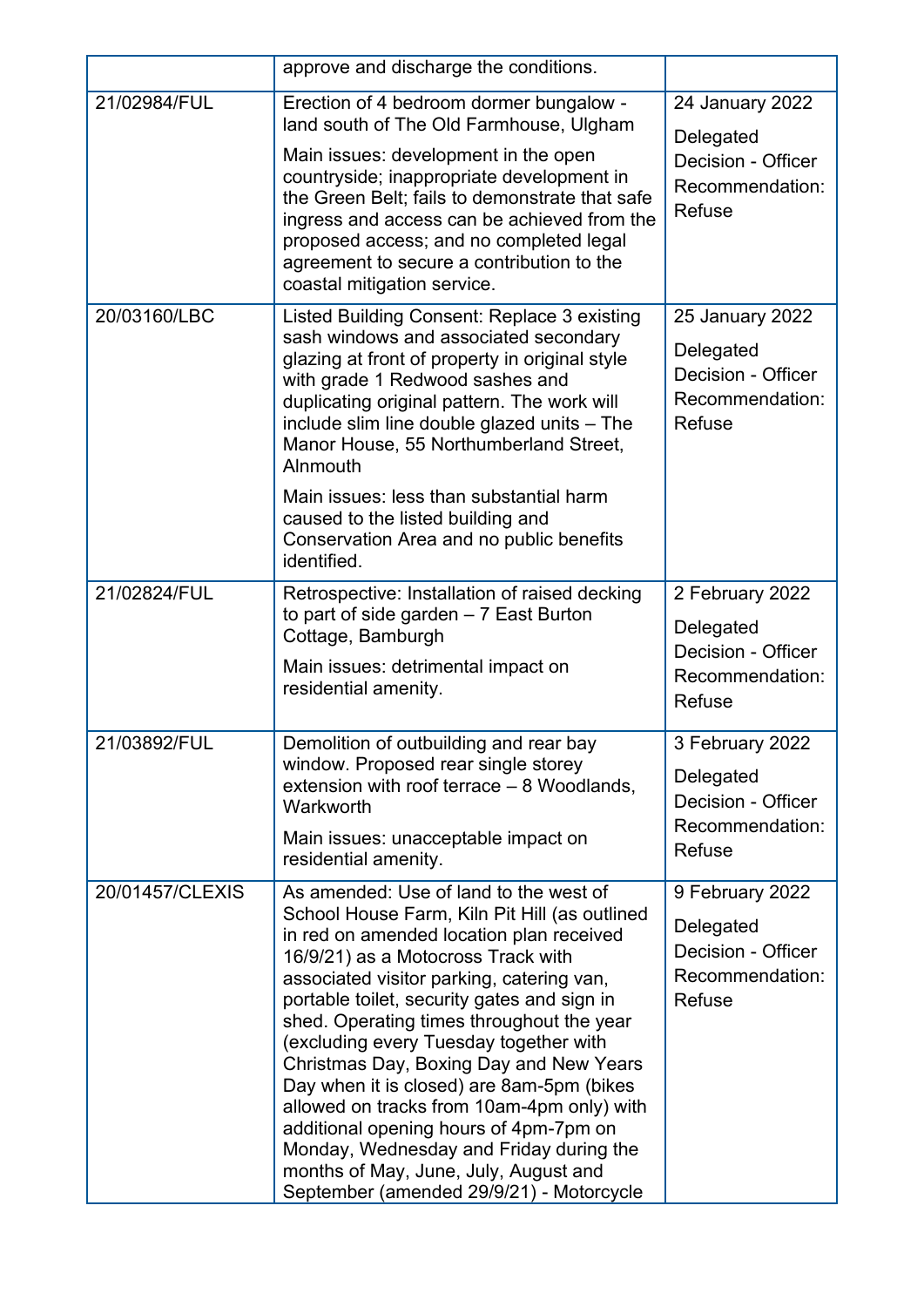|                 | track west of School House Farm, Kiln Pit Hill                                                                                                                                                                                                                                                                                       |                                                                                  |
|-----------------|--------------------------------------------------------------------------------------------------------------------------------------------------------------------------------------------------------------------------------------------------------------------------------------------------------------------------------------|----------------------------------------------------------------------------------|
|                 | Main issues: the submitted evidence fails to<br>demonstrate that the lawful use is as<br>described in the application.                                                                                                                                                                                                               |                                                                                  |
| 21/03042/FUL    | Change of use from landscape contractors<br>yard to residential, removal of existing<br>buildings and erection of one no.<br>dwellinghouse (C3 use) - Warkworth<br>Landscaping Services, land north of Old<br>Helsay, Warkworth                                                                                                      | 14 February 2022<br>Delegated<br>Decision - Officer<br>Recommendation:<br>Refuse |
|                 | Main issues: development in the open<br>countryside; fails to support the conservation<br>and enhancement of the countryside; fails to<br>protect and enhance landscape character;<br>and no suitable mitigation secured to<br>address recreational disturbance to<br>designated sites.                                              |                                                                                  |
| 21/02183/FUL    | Proposed conversion of self contained house                                                                                                                                                                                                                                                                                          | 16 February 2022                                                                 |
|                 | to create an additional 2 bedroom dwelling -<br>1-2 South Road, Longhorsley                                                                                                                                                                                                                                                          | Delegated                                                                        |
|                 | Main issues: intensification of use of a sub-<br>standard access and fails to demonstrate<br>appropriate car parking provision.                                                                                                                                                                                                      | Decision - Officer<br>Recommendation:<br><b>Refuse</b>                           |
| 21/04610/LBC    | Listed building consent for internal and<br>external works including ensuite shower<br>room, installation 2 new windows to rear,<br>replace windows/doors with double glazed<br>timber units, installation of external door to<br>sunroom, removal of rear porch, raised deck<br>and steps down to garden - West House,<br>Seahouses | 17 February 2022<br>Appeal against<br>non-determination                          |
|                 | Main issues: harm to the listed building and<br>no public benefits to outweigh the identified<br>harm.                                                                                                                                                                                                                               |                                                                                  |
| 21/04384/AGTRES | Prior notification for conversion of an<br>agricultural building to form two<br>dwellinghouses - building west of<br>Chattlehope Farm, Catcleugh                                                                                                                                                                                     | 28 February 2022<br>Delegated<br>Decision - Officer<br>Recommendation:           |
|                 | Main issues: the development is not<br>considered to be permitted development in<br>relation to transport and highway impacts.                                                                                                                                                                                                       | Refuse                                                                           |
| 21/02724/FUL    | Construction of new garage workshop on site<br>of former garage - 70 Shielfield Terrace, Etal<br>Road, Tweedmouth, Berwick-upon-Tweed                                                                                                                                                                                                | 2 March 2022<br>Delegated<br>Decision - Officer                                  |
|                 | Main issues: due to its scale and appearance<br>the development would detract from the<br>character and visual appearance of the area.                                                                                                                                                                                               | Recommendation:<br>Refuse                                                        |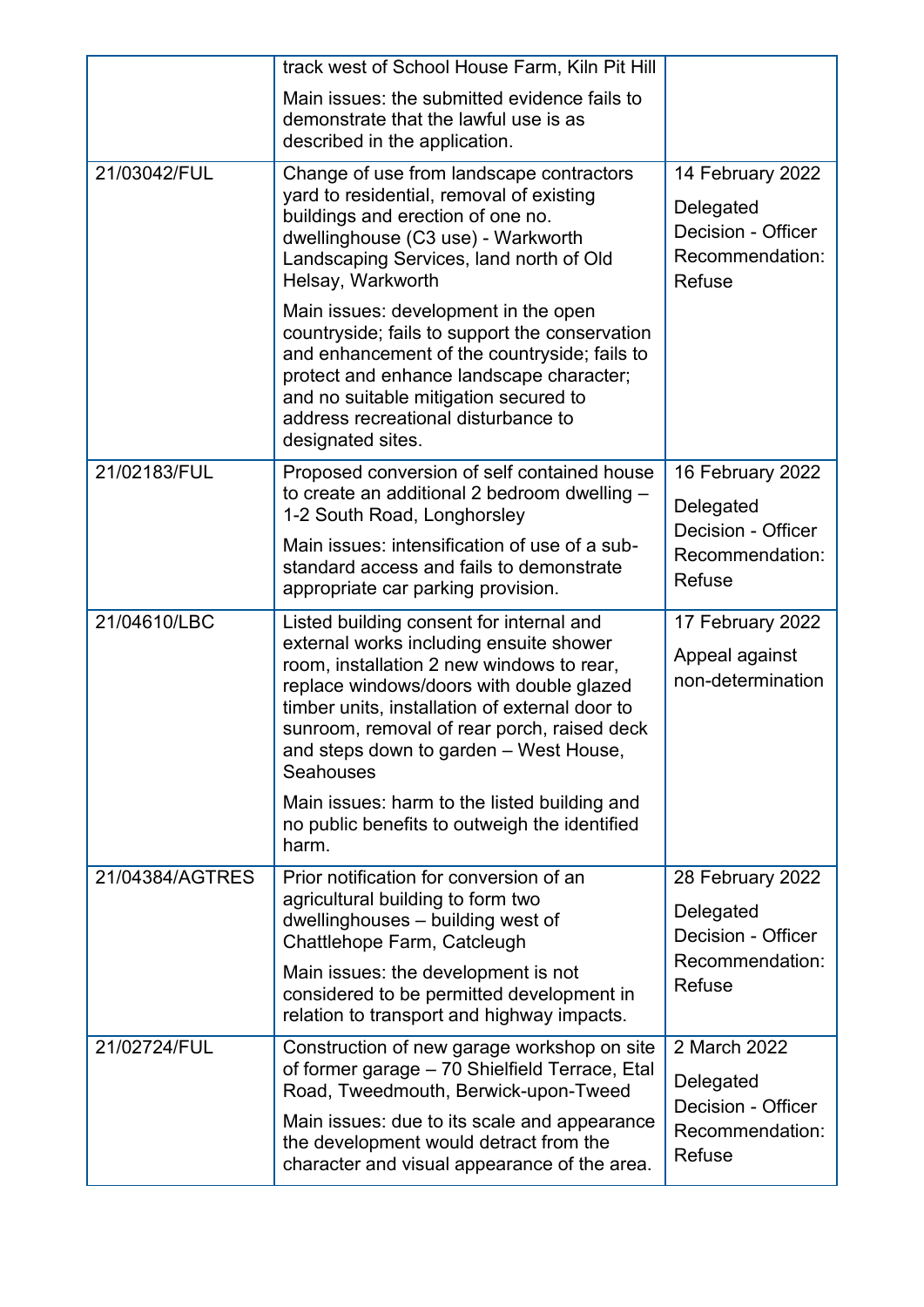| 21/03371/FUL | Part-demolition of existing residential<br>ancillary/incidental building with extension,<br>new gable ended roof, raised ridge and two<br>inward facing dormer windows to outbuilding<br>and new decking area - 127 Bondicar | 10 March 2022<br>Delegated<br>Decision - Officer<br>Recommendation: |
|--------------|------------------------------------------------------------------------------------------------------------------------------------------------------------------------------------------------------------------------------|---------------------------------------------------------------------|
|              | Terrace, Blyth<br>Main issues: due to the size and scale of the<br>alterations the works would result in harm to<br>the character of the Conservation Area.                                                                  | Refuse                                                              |

### Recent Enforcement Appeal Decisions

### **Enforcement Appeals Allowed**

| Reference No | <b>Description and address</b> | <b>Award of</b><br>costs? |
|--------------|--------------------------------|---------------------------|
| None         |                                |                           |

### **Enforcement Appeals Dismissed**

| Reference No | <b>Description and address</b> | <b>Award of</b><br>costs? |
|--------------|--------------------------------|---------------------------|
| <b>None</b>  |                                |                           |

### Enforcement Appeals Received

### **Appeals Received**

| <b>Reference No</b> | <b>Description and address</b>                                                                                                                                                                                                                                      | <b>Appeal start date</b> |
|---------------------|---------------------------------------------------------------------------------------------------------------------------------------------------------------------------------------------------------------------------------------------------------------------|--------------------------|
| 20/01383/ENDEVT     | Material change of use of the land from use<br>for agriculture to a vehicle parking area -<br>School House Farm, Kiln Pit Hill, Consett<br>Appeal against Enforcement Notice and<br>linked with appeal submitted against refusal<br>of 20/01457/CLEXIS (see above). | 9 February 2022          |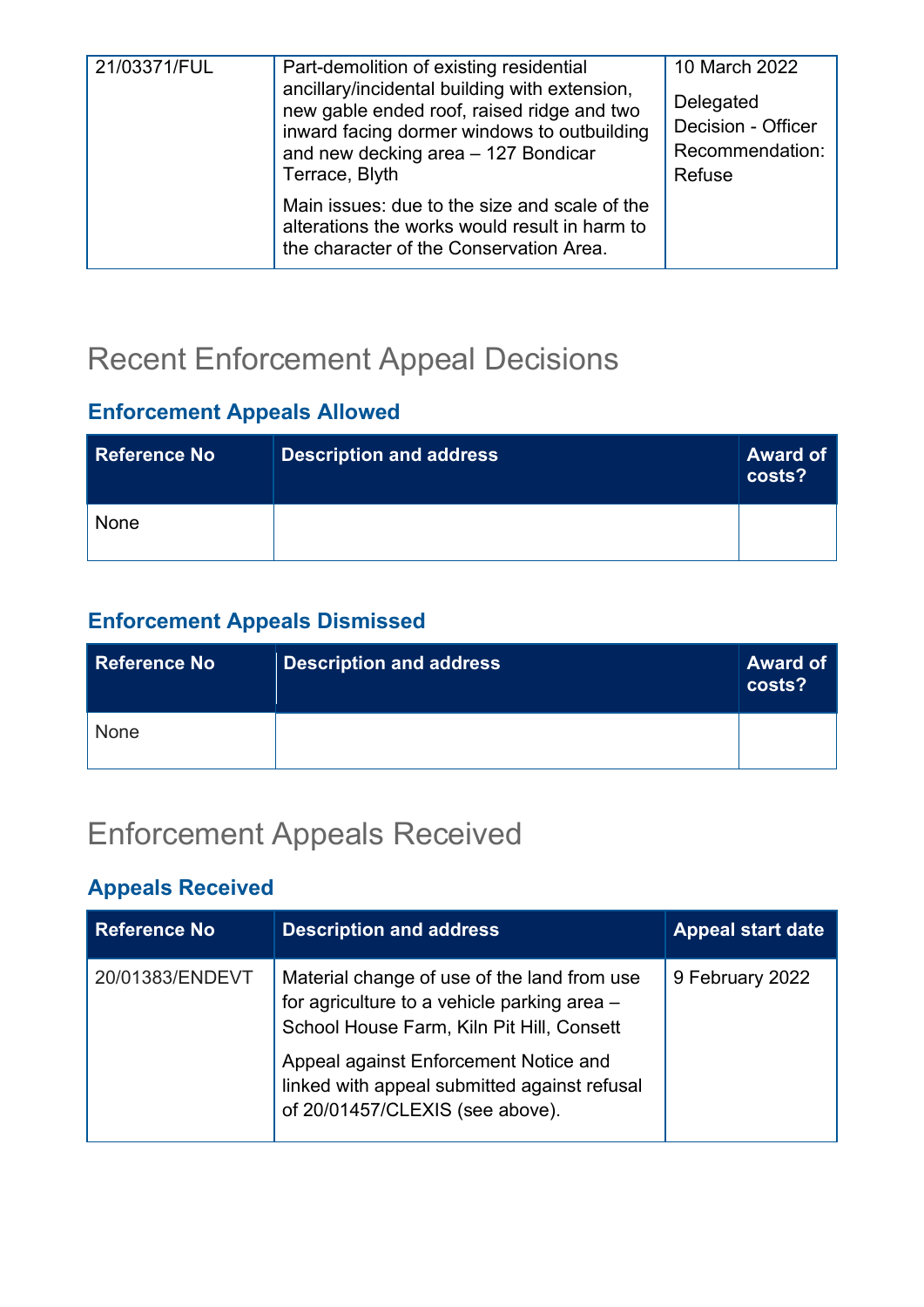# Inquiry and Hearing Dates

| <b>Reference No.</b> | <b>Description and address</b> | Inquiry/hearing<br>date and<br>decision level |
|----------------------|--------------------------------|-----------------------------------------------|
| None                 |                                |                                               |